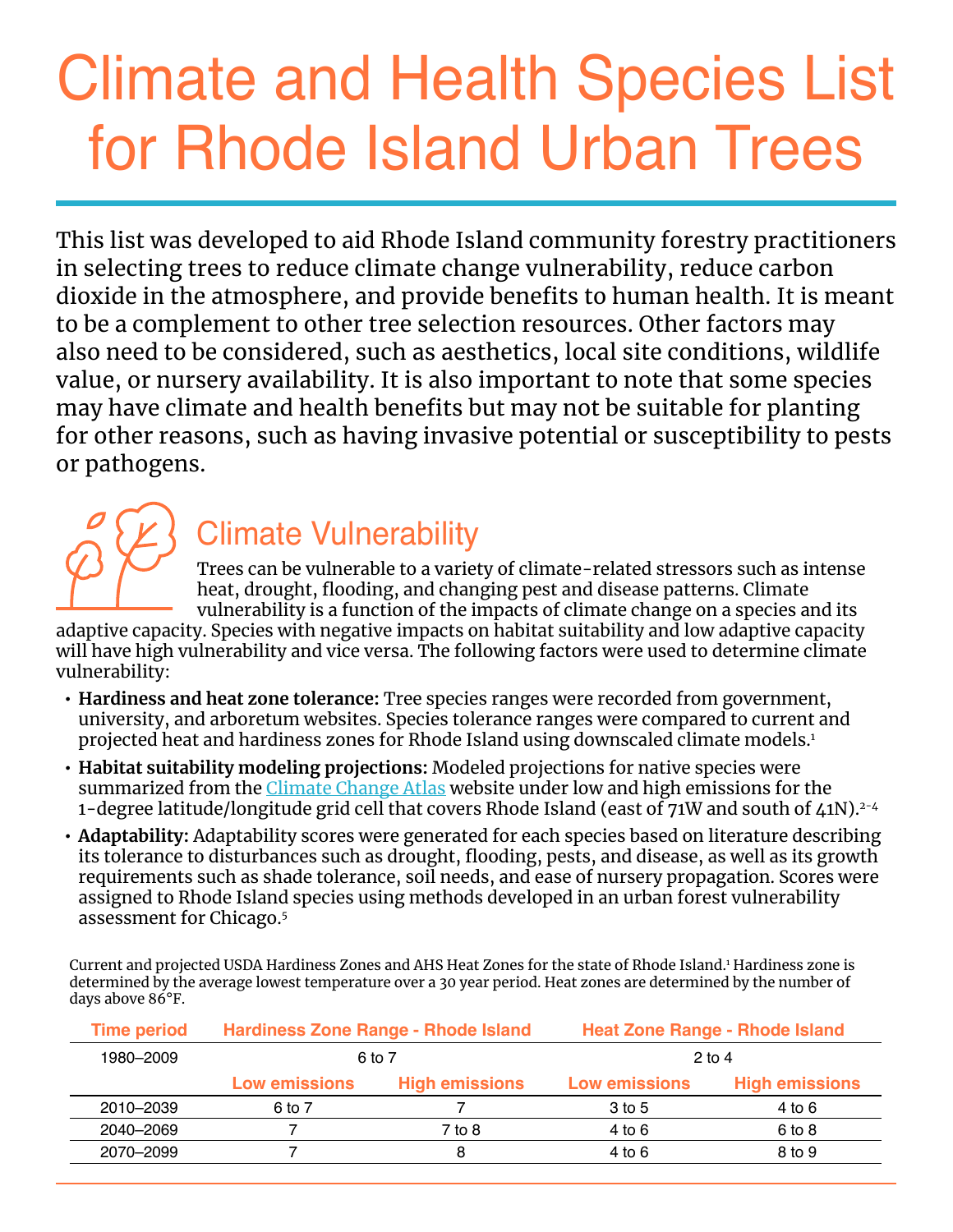

### Carbon

Trees provide benefits by reducing greenhouse gases in the atmosphere by directly storing carbon in their leaves, wood, and roots, and by helping to reduce energy use for heating and cooling. Benefits provided by each species were

modeled for the city of Providence, RI and binned into categories based on their relative carbon benefits to one another using methods developed for the <u>i-Tree Species Selector</u>.6 The following factors were combined to assess carbon benefits:

- **• Carbon storage:** the total of all carbon stored during the average lifespan for the species. Larger trees tend to store more carbon.
- **• Carbon sequestration rate:** carbon absorption per year. Species that gain a lot of growth per year will have higher sequestration rates.
- **• Carbon savings from energy use:** the total amount of carbon saved from reduced heating and cooling energy use. Large shade trees tend to reduce cooling energy use and large conifers tend to reduce heating energy use.



## Human health

Trees can reduce risks to human health that may be faced under a changing climate, such as heat stress and reduced air quality, by providing shade, cooling through transpiration, and absorption of pollutants. Benefits provided by each

species were modeled for the city of Providence, RI and binned into categories based on their relative health benefits to one another using methods developed for the <u>[i-Tree Species Selector](https://species.itreetools.org/)</u>.6 The following factors were combined to assess human health benefits:

- **• Leaf area:** the maximum leaf area reached over the species' lifespan. Trees with greater leaf area provide more shade and can typically absorb more pollutants.
- **• Transpiration:** average transpiration rate per year, which is influenced in part by tree size and differences in water use efficiency. Trees that transpire more can be better at evaporative cooling and mitigating flooding.
- Pollutants removed: weighted sum of the pollutants  $\rm NO_{_3}, O_{_3}, PM2.5$  and  $\rm SO_{_2}$  removed over a species' lifespan.

Some trees may need to be considered for their potential negative effects on human health. In particular, some trees produce allergenic pollen or volatile organic compounds such as isoprene or monoterpenes that can reduce air quality. Isoprene and monoterpene emissions for each species were modeled for the city of Providence, RI and binned into categories based on their relative health benefits to one another using methods developed for the i-Tree Species Selector.<sup>6</sup> Allergenicity was based on Ogren Plant Allergy Scale.7 The following factors were combined to assess human health disservices:

- **• Allergenicity:** how likely the tree is to cause allergies. Wind-pollinated trees tend to be more allergenic.
- **• Isoprene emissions:** total emissions of isoprene over a species' lifespan. Certain species of broadleaved trees, such as oaks, are known for high isoprene emissions.
- **• Monoterpene emissions:** total emissions of monoterpences over a species' lifespan. Some species, and many conifers in particular, can be high emitters of monoterpenes.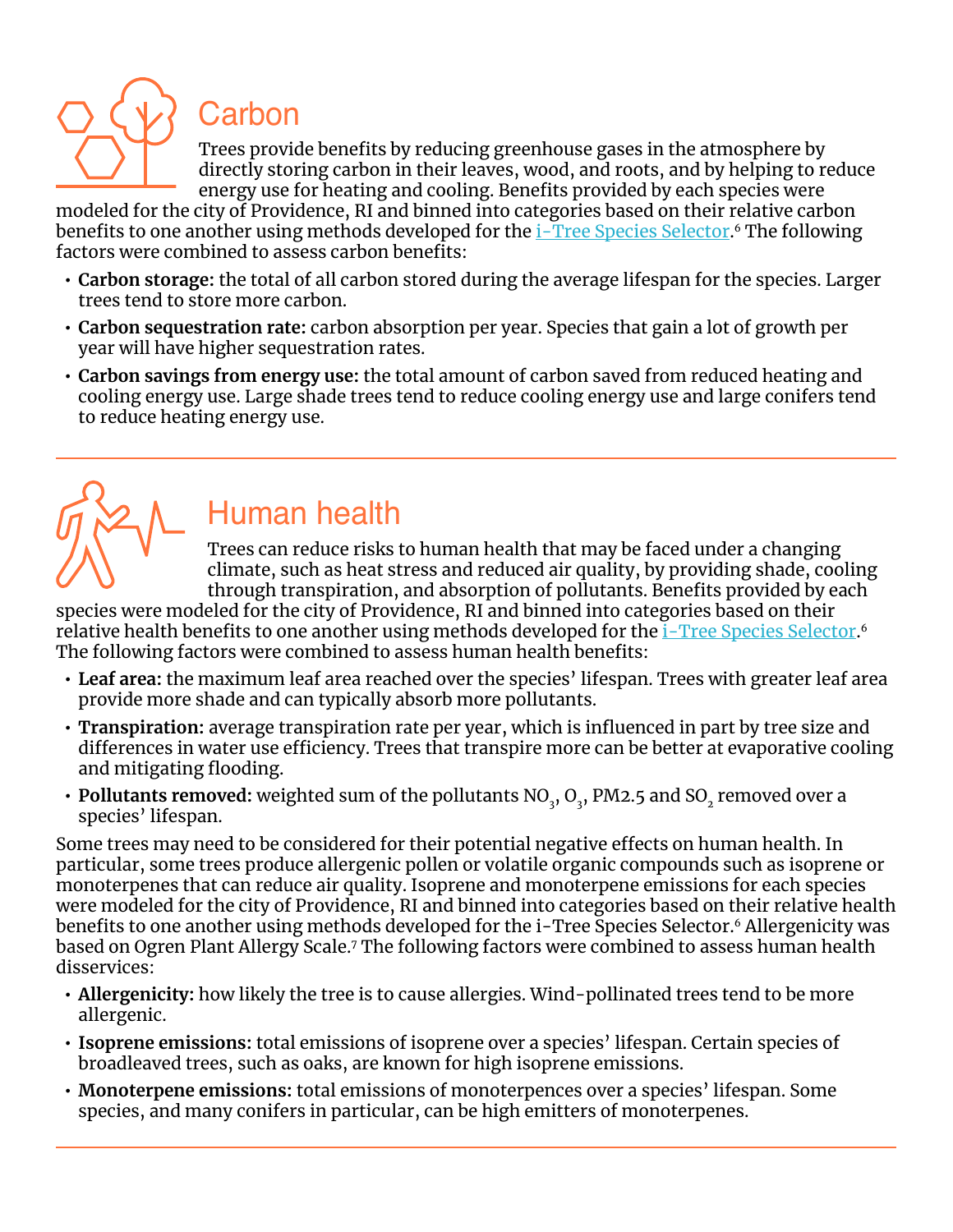|     | <b>LEGEND</b> |      |
|-----|---------------|------|
|     |               |      |
|     |               |      |
| low | moderate      | high |

| <b>Scientific</b><br><b>Name</b> | <b>Common</b><br><b>Name</b> | <b>Climate</b><br><b>Vulnerability</b> | Carbon<br><b>Benefit</b> | <b>Health</b><br><b>Benefit</b> | <b>Health</b><br><b>Disservices</b> | <b>Notes</b>    |
|----------------------------------|------------------------------|----------------------------------------|--------------------------|---------------------------------|-------------------------------------|-----------------|
| Abies balsamea                   | <b>Balsam</b> fir            |                                        |                          |                                 |                                     |                 |
| Acer campestre                   | Hedge maple                  |                                        |                          |                                 |                                     | can be invasive |
| Acer ginnala                     | Amur maple                   |                                        |                          |                                 |                                     | can be invasive |
| Acer griseum                     | Paperbark<br>maple           |                                        |                          |                                 |                                     |                 |
| Acer negundo                     | <b>Boxelder</b>              |                                        |                          |                                 |                                     | can be invasive |
| Acer palmatum                    | Japanese maple               |                                        |                          |                                 |                                     | can be invasive |
| Acer platanoides                 | Norway maple                 |                                        |                          |                                 |                                     | can be invasive |
| Acer<br>pseudoplatanus           | Sycamore<br>maple            |                                        |                          |                                 |                                     | can be invasive |
| Acer rubrum                      | Red maple                    |                                        |                          |                                 |                                     |                 |
| Acer saccharinum Silver maple    |                              |                                        |                          |                                 |                                     |                 |
| Acer saccharum                   | Sugar maple                  |                                        |                          |                                 |                                     |                 |
| Acer tartaricum                  | Tatarian maple               |                                        | n/a                      | n/a                             |                                     |                 |
| Acer truncatum                   | Shantung maple               |                                        |                          |                                 |                                     |                 |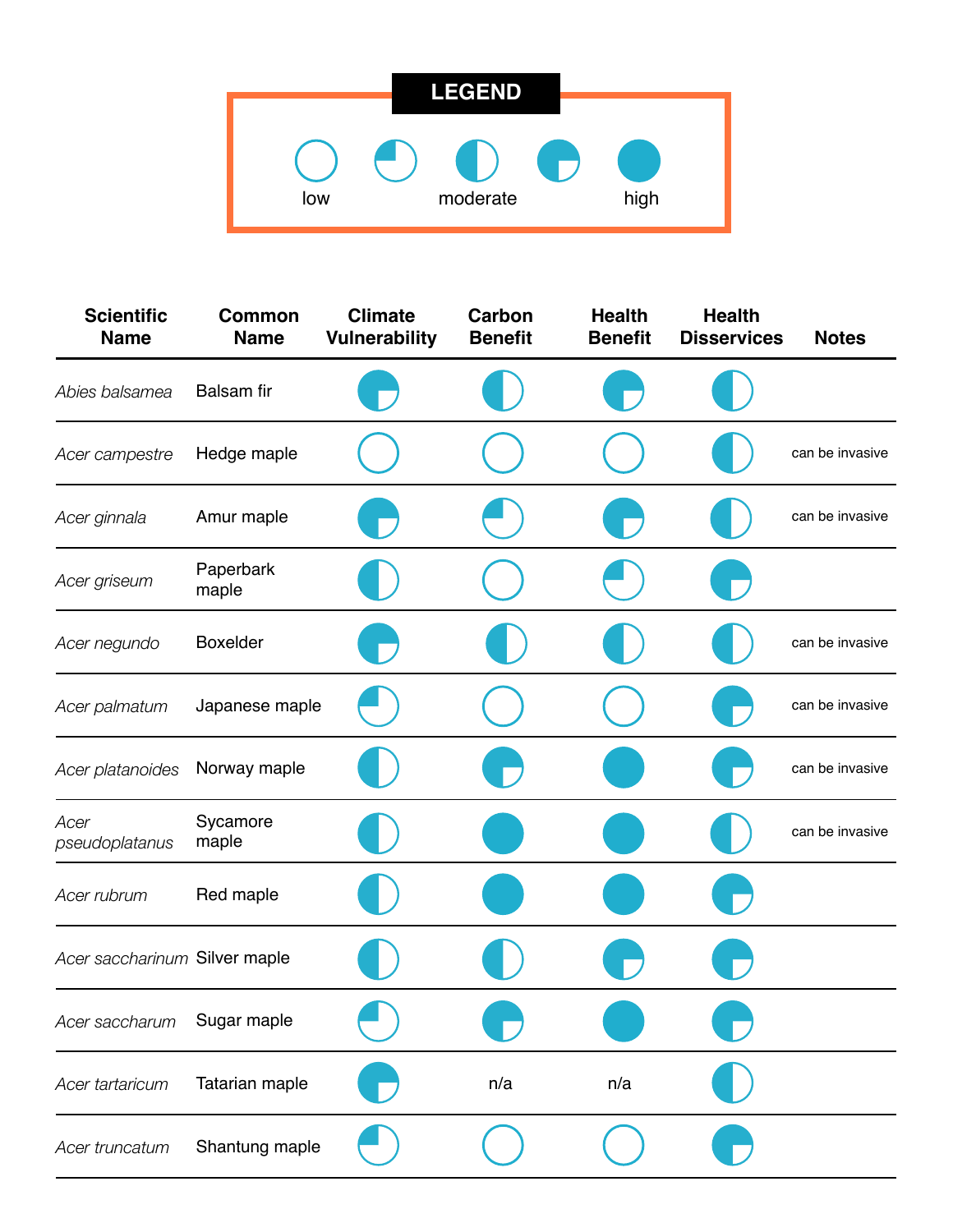| <b>Scientific</b><br><b>Name</b>    | <b>Common</b><br><b>Name</b>          | <b>Climate</b><br><b>Vulnerability</b> | Carbon<br><b>Benefit</b> | <b>Health</b><br><b>Benefit</b> | <b>Health</b><br><b>Disservices</b> | <b>Notes</b>                                            |
|-------------------------------------|---------------------------------------|----------------------------------------|--------------------------|---------------------------------|-------------------------------------|---------------------------------------------------------|
| Acer x freemanii                    | Freeman maple                         |                                        | n/a                      | n/a                             |                                     |                                                         |
| Aesculus<br>hippocastanum           | Horse chestnut                        |                                        |                          |                                 |                                     | can be invasive                                         |
| Aesculus<br>x carnea                | Red<br>horsechenut                    |                                        |                          |                                 |                                     |                                                         |
| Ailanthus<br>altissima              | Tree of heaven                        |                                        |                          |                                 |                                     | can be invasive                                         |
| Amelanchier<br>canadensis           | Shadblow/<br>Canadian<br>serviceberry |                                        |                          |                                 |                                     |                                                         |
| Amelanchier laevis Serviceberry     |                                       |                                        |                          |                                 |                                     |                                                         |
| Albizia julibrissin                 | Mimosa/silk tree                      |                                        |                          |                                 |                                     |                                                         |
| Betula<br>alleghaniensis            | Yellow birch                          |                                        |                          |                                 |                                     | significant pest/<br>disease issues                     |
| Betula lenta                        | Sweet birch                           |                                        |                          |                                 |                                     |                                                         |
| Betula nigra                        | <b>River birch</b>                    |                                        |                          |                                 |                                     |                                                         |
| Betula papyrifera                   | Paper birch                           |                                        |                          |                                 |                                     | significant pest/<br>disease issues                     |
| Betula pendula                      | Silver birch                          |                                        |                          |                                 |                                     | significant pest/<br>disease issues,<br>can be invasive |
| Betula populifolia                  | Gray birch                            |                                        |                          |                                 |                                     | significant pest/<br>disease issues                     |
| Carpinus betulus                    | European<br>hornbeam                  |                                        |                          |                                 |                                     |                                                         |
| Carpinus<br>caroliniana             | American<br>hornbeam                  |                                        |                          |                                 |                                     |                                                         |
| Carya alba                          | Mockernut<br>hickory                  |                                        |                          |                                 |                                     |                                                         |
| Carya cordiformis Bitternut hickory |                                       |                                        |                          |                                 |                                     |                                                         |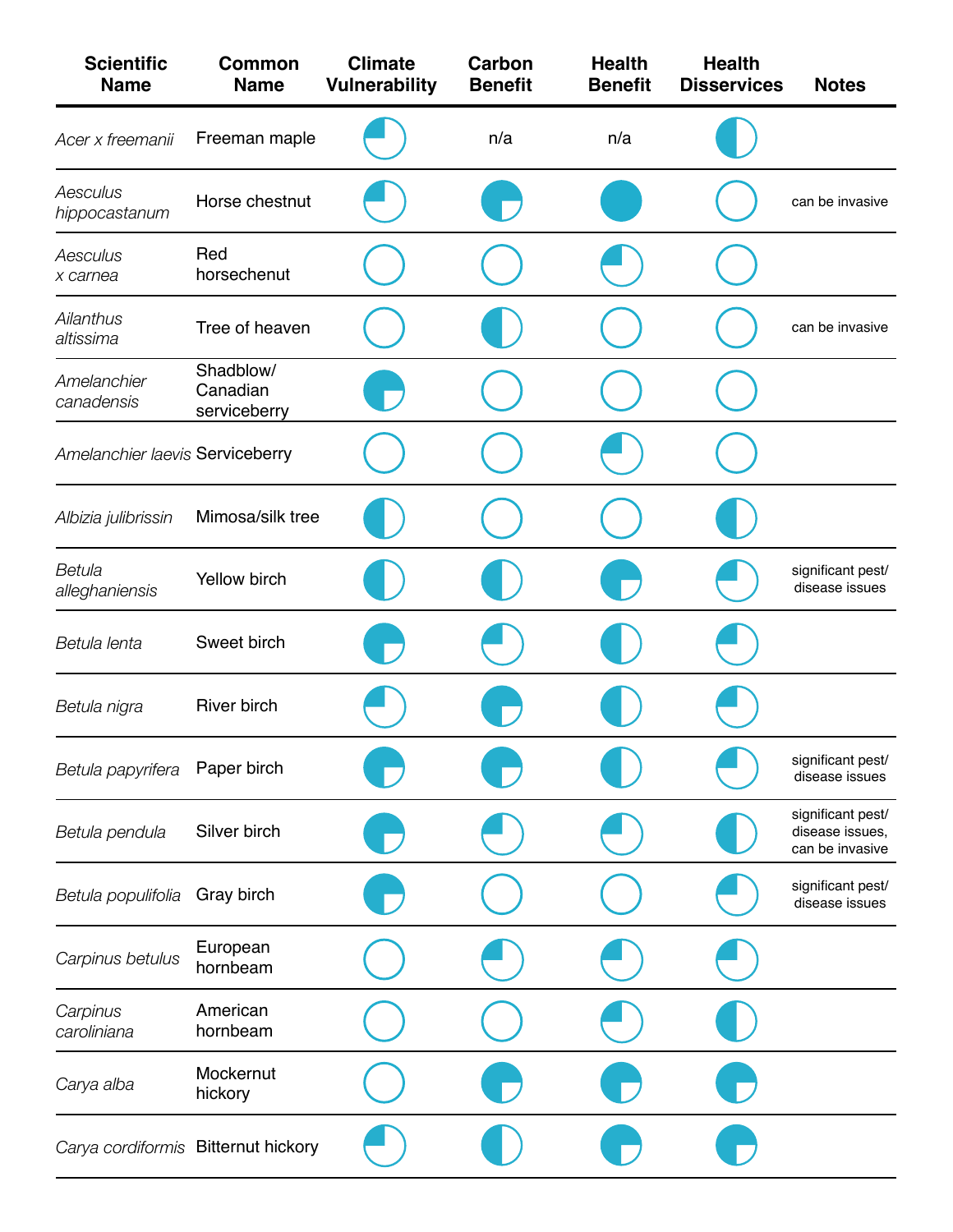|     | <b>LEGEND</b> |      |
|-----|---------------|------|
|     |               |      |
|     |               |      |
| low | moderate      | high |

| <b>Scientific</b><br><b>Name</b> | <b>Common</b><br><b>Name</b> | <b>Climate</b><br><b>Vulnerability</b> | Carbon<br><b>Benefit</b> | <b>Health</b><br><b>Benefit</b> | <b>Health</b><br><b>Disservices</b> | <b>Notes</b>                        |
|----------------------------------|------------------------------|----------------------------------------|--------------------------|---------------------------------|-------------------------------------|-------------------------------------|
| Carya glabra                     | Pignut hickory               |                                        |                          |                                 |                                     |                                     |
| Carya ovata                      | Shagbark<br>hickory          |                                        |                          |                                 |                                     |                                     |
| Carya texana                     | <b>Black hickory</b>         |                                        |                          |                                 |                                     |                                     |
| Catalpa<br>bignonioides          | Southern<br>catalpa          |                                        |                          |                                 |                                     |                                     |
| Celtis laevigata                 | Sugarberry                   |                                        |                          |                                 |                                     |                                     |
| Celtis occidentalis Hackberry    |                              |                                        |                          |                                 |                                     |                                     |
| Cercidiphyllum<br>japonicum      | Katsura tree                 |                                        |                          |                                 |                                     |                                     |
| Cercis canadensis Eastern redbud |                              |                                        |                          |                                 |                                     |                                     |
| Chamaecyparis<br>thyoides        | Atlantic<br>white-cedar      |                                        |                          |                                 |                                     |                                     |
| Cladrastis<br>kentukea           | Yellowwood                   |                                        |                          |                                 |                                     |                                     |
| Cornus florida                   | Flowering<br>dogwood         |                                        |                          |                                 |                                     | significant pest/<br>disease issues |
| Cornus kousa                     | Kousa dogwood                |                                        |                          |                                 |                                     |                                     |
| Corylus colurna                  | Turkish filbert              |                                        |                          |                                 |                                     |                                     |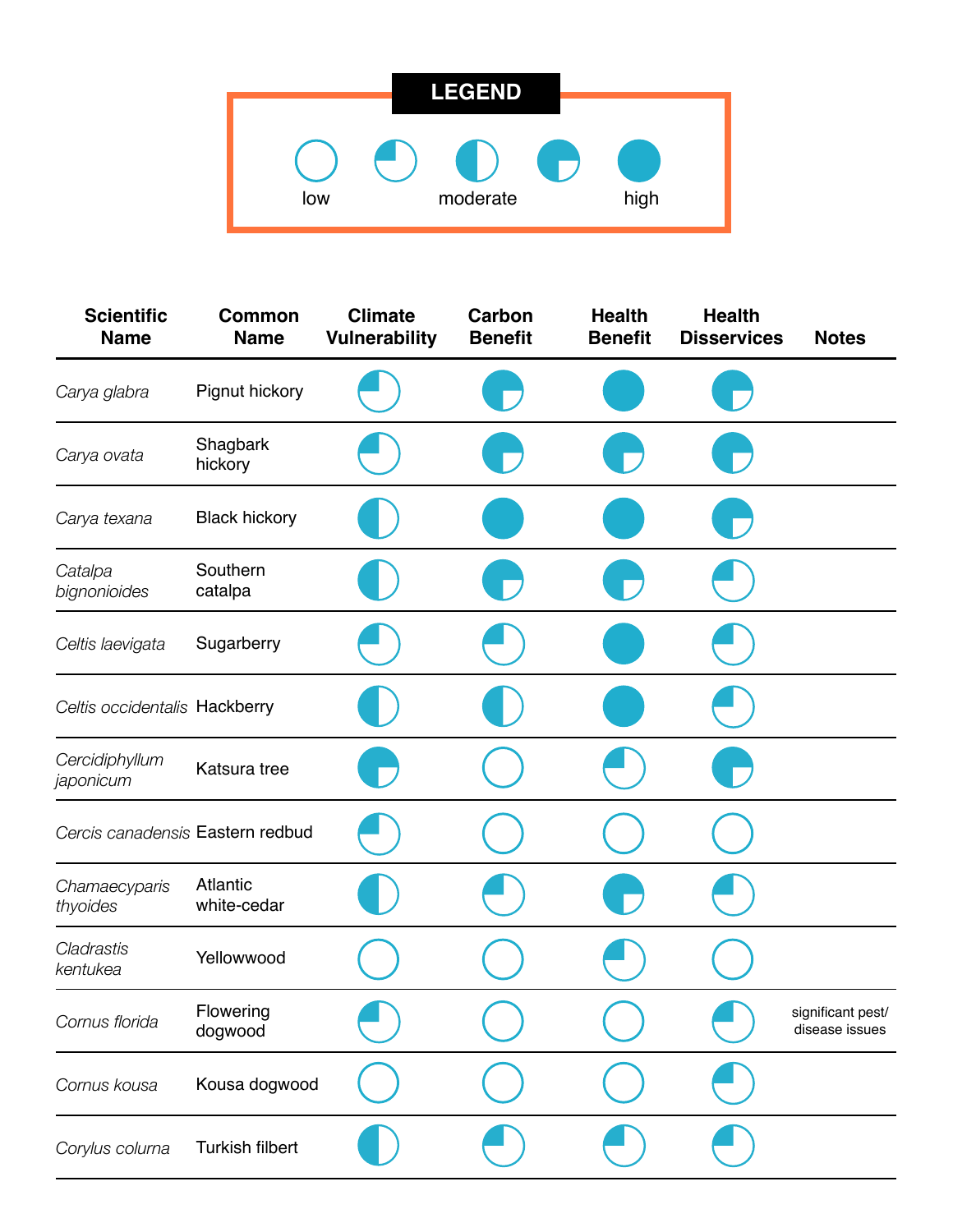| <b>Scientific</b><br><b>Name</b>         | <b>Common</b><br><b>Name</b>             | <b>Climate</b><br><b>Vulnerability</b> | Carbon<br><b>Benefit</b> | <b>Health</b><br><b>Benefit</b> | <b>Health</b><br><b>Disservices</b> | <b>Notes</b>                        |
|------------------------------------------|------------------------------------------|----------------------------------------|--------------------------|---------------------------------|-------------------------------------|-------------------------------------|
| Crataegus crus-<br>galli var. inermis    | <b>Thornless</b><br>cockspur<br>hawthorn |                                        |                          |                                 |                                     | significant pest/<br>disease issues |
| Cryptomeria<br>japonica                  | Japanese cedar                           |                                        |                          |                                 |                                     |                                     |
| Diospyros<br>virginiana                  | Common<br>persimmon                      |                                        |                          |                                 |                                     |                                     |
| Eucommia<br>ulmoides                     | Hardy rubber<br>tree                     |                                        |                          |                                 |                                     |                                     |
| Fagus grandifolia                        | American beech                           |                                        |                          |                                 |                                     | significant pest/<br>disease issues |
| Fagus sylvatica                          | European beech                           |                                        |                          |                                 |                                     | significant pest/<br>disease issues |
| Fraxinus<br>americana                    | White ash                                |                                        |                          |                                 |                                     | significant pest/<br>disease issues |
| Fraxinus<br>pennsylvanica                | Green ash                                |                                        |                          |                                 |                                     | significant pest/<br>disease issues |
| Ginkgo biloba                            | Ginkgo                                   |                                        |                          |                                 |                                     |                                     |
| Gleditsia<br>triacanthos var.<br>inermis | Honeylocust                              |                                        |                          |                                 |                                     |                                     |
| Gymnocladus<br>dioicus                   | Kentucky<br>coffeetree                   |                                        |                          |                                 |                                     |                                     |
| llex opaca                               | American holly                           |                                        |                          |                                 |                                     |                                     |
| Juglans nigra                            | <b>Black walnut</b>                      |                                        |                          |                                 |                                     |                                     |
| Juniperus<br>virginiana                  | Eastern<br>redcedar                      |                                        |                          |                                 |                                     |                                     |
| Koelreuteria<br>paniculata               | Golden raintree                          |                                        |                          |                                 |                                     |                                     |
| Laburnum x<br>watereri                   | Golden chain<br>tree                     |                                        | n/a                      | n/a                             |                                     |                                     |
| Larix decidua                            | European larch                           |                                        |                          |                                 |                                     |                                     |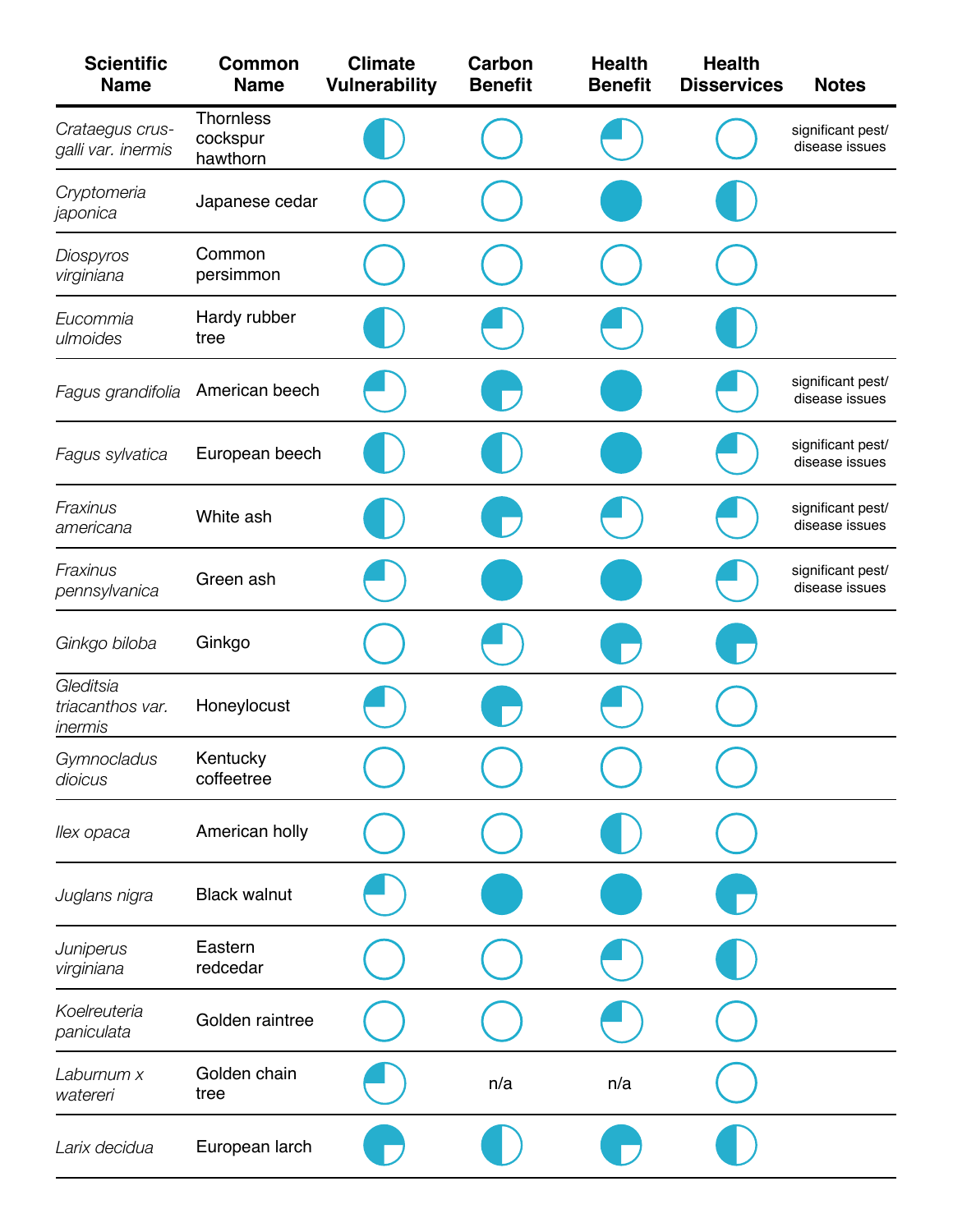|     | <b>LEGEND</b>                |      |
|-----|------------------------------|------|
| low | $\blacksquare$ .<br>moderate | high |
|     |                              |      |

| <b>Scientific</b><br><b>Name</b> | <b>Common</b><br><b>Name</b> | <b>Climate</b><br><b>Vulnerability</b> | Carbon<br><b>Benefit</b> | <b>Health</b><br><b>Benefit</b> | <b>Health</b><br><b>Disservices</b> | <b>Notes</b>                        |
|----------------------------------|------------------------------|----------------------------------------|--------------------------|---------------------------------|-------------------------------------|-------------------------------------|
| Liquidambar<br>styraciflua       | Sweetgum                     |                                        |                          |                                 |                                     |                                     |
| Liriodendron<br>tulipifera       | <b>Tulip tree</b>            |                                        |                          |                                 |                                     |                                     |
| Maackia<br>amurensis             | Amur maakia                  |                                        |                          |                                 |                                     |                                     |
| Metasequoia<br>glyptostroboides  | Dawn redwood                 |                                        |                          |                                 |                                     |                                     |
| Nyssa sylvatica                  | <b>Black tupelo</b>          |                                        |                          |                                 |                                     |                                     |
| Ostrya virginiana                | Hop-hornbeam                 |                                        |                          |                                 |                                     |                                     |
| Oxydendrum<br>arboreum           | Sourwood                     |                                        |                          |                                 |                                     |                                     |
| Parrotia persica                 | Persian<br>ironwood          |                                        |                          |                                 |                                     |                                     |
| Picea abies                      | Norway spruce                |                                        |                          |                                 |                                     | can be invasive                     |
| Picea pungens                    | Blue spruce                  |                                        |                          |                                 |                                     | significant pest/<br>disease issues |
| Pinus echinata                   | Shortleaf pine               |                                        |                          |                                 |                                     | significant pest/<br>disease issues |
| Pinus resinosa                   | Red pine                     |                                        |                          |                                 |                                     | significant pest/<br>disease issues |
| Pinus rigida                     | Pitch pine                   |                                        |                          |                                 |                                     | significant pest/<br>disease issues |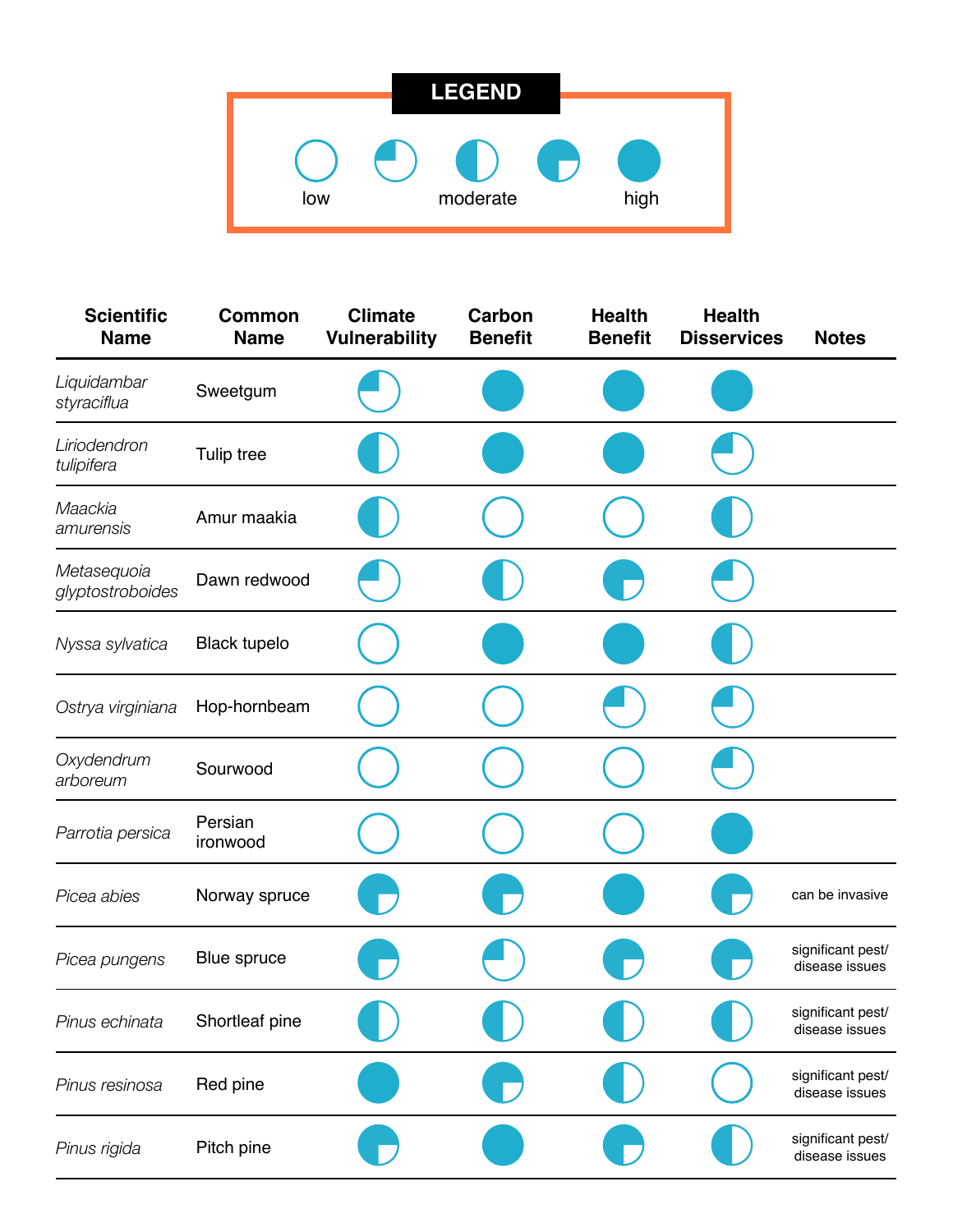| <b>Scientific</b><br><b>Name</b> | <b>Common</b><br><b>Name</b> | <b>Climate</b><br><b>Vulnerability</b> | Carbon<br><b>Benefit</b> | <b>Health</b><br><b>Benefit</b> | <b>Health</b><br><b>Disservices</b> | <b>Notes</b>                                                          |
|----------------------------------|------------------------------|----------------------------------------|--------------------------|---------------------------------|-------------------------------------|-----------------------------------------------------------------------|
| Pinus strobus                    | White pine                   |                                        |                          |                                 |                                     |                                                                       |
| Pinus sylvestris                 | Scots pine                   |                                        |                          |                                 |                                     | significant pest/<br>disease issues                                   |
| Pinus taeda                      | Loblolly pine                |                                        |                          |                                 |                                     | significant pest/<br>disease issues                                   |
| Pinus virginiana                 | Virginia pine                |                                        |                          |                                 |                                     | significant pest/<br>disease issues                                   |
| Platanus x<br>acerifolia         | London<br>planetree          |                                        |                          |                                 |                                     |                                                                       |
| Platanus<br>occidentalis         | American<br>sycamore         |                                        |                          |                                 |                                     |                                                                       |
| Populus<br>balsamifera           | Balsam poplar                |                                        |                          |                                 |                                     |                                                                       |
| Populus deltoides                | Eastern<br>cottonwood        |                                        |                          |                                 |                                     | prone to<br>structural failure                                        |
| Populus<br>grandidentata         | Bigtooth aspen               |                                        |                          |                                 |                                     |                                                                       |
| Populus<br>tremuloides           | Quaking aspen                |                                        |                          |                                 |                                     |                                                                       |
| Prunus cerasifera Flowering plum |                              |                                        |                          |                                 |                                     | significant<br>pest/disease<br>issues, prone to<br>structural failure |
| Prunus padus                     | <b>Bird cherry</b>           |                                        | n/a                      | n/a                             |                                     |                                                                       |
| Prunus<br>pensylvanica           | Pin cherry                   |                                        | n/a                      | n/a                             |                                     |                                                                       |
| Prunus sargentii                 | Sargent cherry               |                                        |                          |                                 |                                     |                                                                       |
| Prunus serotina                  | <b>Black cherry</b>          |                                        |                          |                                 |                                     |                                                                       |
| Prunus serrulata<br>'Kwanzan'    | Kwanzan cherry               |                                        |                          |                                 |                                     |                                                                       |
| Prunus virginiana<br>'Schubert'  | Schubert cherry              |                                        |                          |                                 |                                     |                                                                       |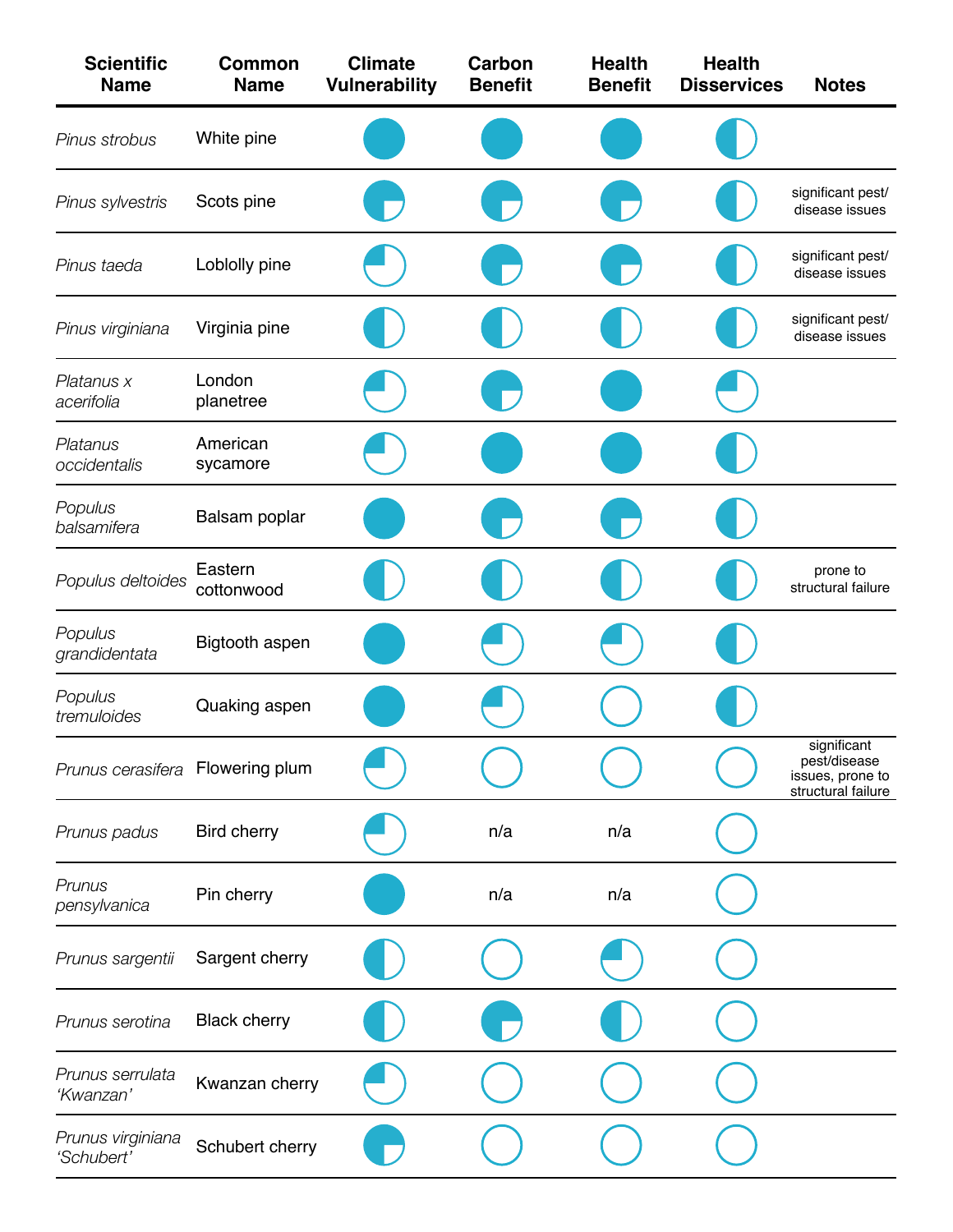|     | <b>LEGEND</b> |      |
|-----|---------------|------|
|     |               |      |
|     |               |      |
| low | moderate      | high |

| <b>Scientific</b><br><b>Name</b> | <b>Common</b><br><b>Name</b> | <b>Climate</b><br><b>Vulnerability</b> | Carbon<br><b>Benefit</b> | <b>Health</b><br><b>Benefit</b> | <b>Health</b><br><b>Disservices</b> | <b>Notes</b>                                       |
|----------------------------------|------------------------------|----------------------------------------|--------------------------|---------------------------------|-------------------------------------|----------------------------------------------------|
| Prunus x<br>yedoensis            | Yoshino cherry               |                                        |                          |                                 |                                     |                                                    |
| Pyrus calleryana                 | Callery pear                 |                                        |                          |                                 |                                     | can be invasive,<br>prone to<br>structural failure |
| Quercus<br>acutissima            | Sawtooth oak                 |                                        |                          |                                 |                                     |                                                    |
| Quercus alba                     | White oak                    |                                        |                          |                                 |                                     |                                                    |
| Quercus bicolor                  | Swamp white<br>oak           |                                        |                          |                                 |                                     |                                                    |
| Quercus coccinea Scarlet oak     |                              |                                        |                          |                                 |                                     |                                                    |
| Quercus falcata                  | Southern red<br>oak          |                                        |                          |                                 |                                     |                                                    |
| Quercus imbricaria Shingle oak   |                              |                                        |                          |                                 |                                     |                                                    |
| Quercus<br>macrocarpa            | Bur oak                      |                                        |                          |                                 |                                     |                                                    |
| Quercus<br>marilandica           | Blackjack oak                |                                        |                          |                                 |                                     |                                                    |
| Quercus michauxii                | Swamp chestnut<br>oak        |                                        |                          |                                 |                                     |                                                    |
| Quercus nigra                    | Water oak                    |                                        |                          |                                 |                                     |                                                    |
| Quercus palustris Pin oak        |                              |                                        |                          |                                 |                                     |                                                    |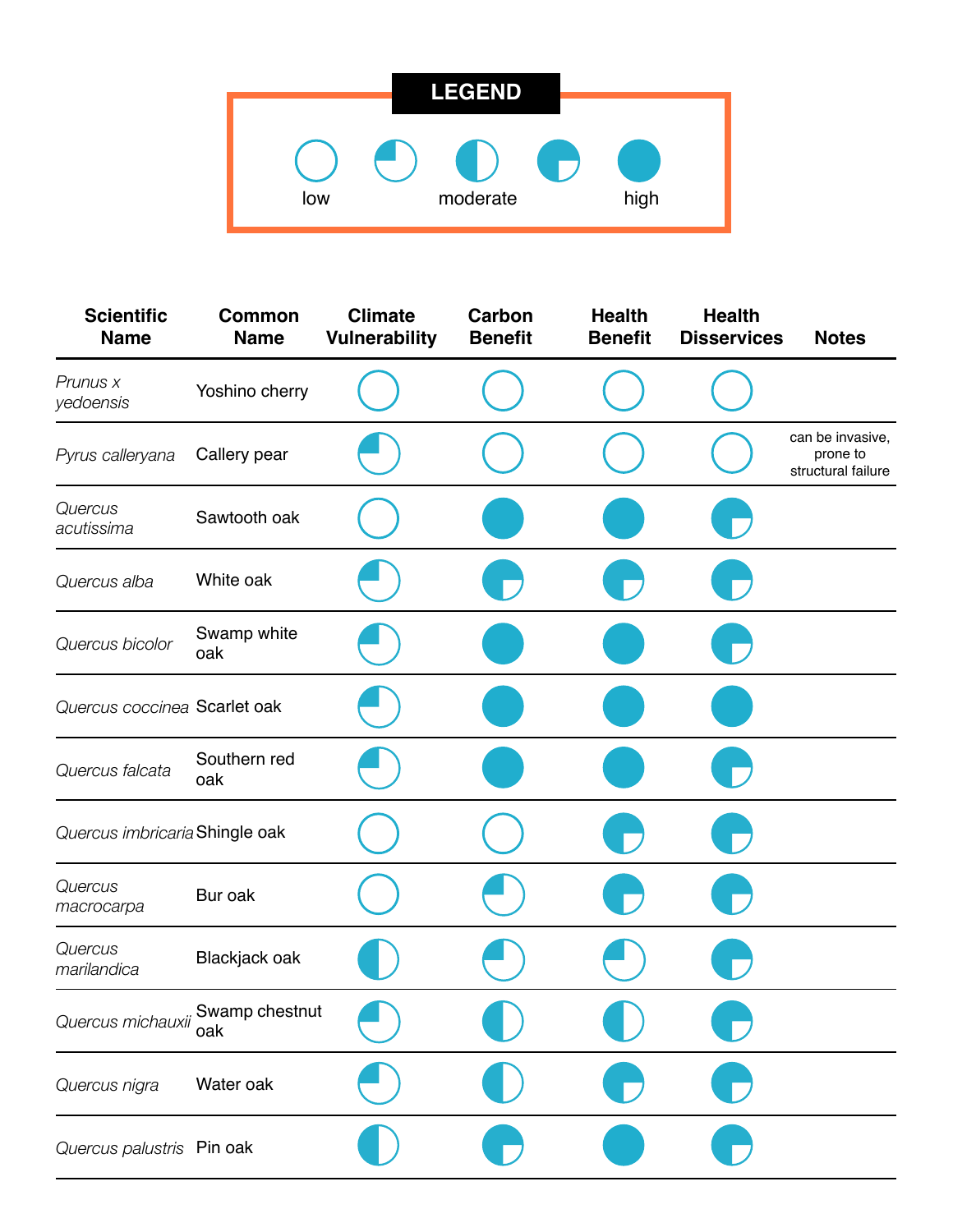| <b>Scientific</b><br><b>Name</b> | <b>Common</b><br><b>Name</b>   | <b>Climate</b><br><b>Vulnerability</b> | Carbon<br><b>Benefit</b> | <b>Health</b><br><b>Benefit</b> | <b>Health</b><br><b>Disservices</b> | <b>Notes</b>                        |
|----------------------------------|--------------------------------|----------------------------------------|--------------------------|---------------------------------|-------------------------------------|-------------------------------------|
| Quercus phellos                  | Willow oak                     |                                        |                          |                                 |                                     |                                     |
| Quercus prinus                   | Chestnut oak                   |                                        |                          |                                 |                                     |                                     |
| Quercus robur                    | English oak                    |                                        |                          |                                 |                                     | can be invasive                     |
| Quercus rubra                    | Northern red<br>oak            |                                        |                          |                                 |                                     |                                     |
| Quercus stellata                 | Post oak                       |                                        |                          |                                 |                                     |                                     |
| Quercus velutina                 | <b>Black oak</b>               |                                        |                          |                                 |                                     |                                     |
| Robinia<br>pseudoacacia          | <b>Black locust</b>            |                                        |                          |                                 |                                     | can be invasive                     |
| Sassafras albidum Sassafras      |                                |                                        |                          |                                 |                                     |                                     |
| Sciadopitys<br>verticillata      | Japanese<br>umbrella pine      |                                        | n/a                      | n/a                             |                                     |                                     |
| Sorbus alnifolia                 | Korean<br>mountain ash         |                                        |                          |                                 |                                     |                                     |
| Sorbus americana                 | American<br>mountain ash       |                                        |                          |                                 |                                     | significant pest/<br>disease issues |
| Styphnolobium<br>japonicum       | Sophora/<br>Japanese<br>pagoda |                                        |                          |                                 |                                     |                                     |
| Styrax japonicus                 | Japanese<br>snowbell           |                                        |                          |                                 |                                     |                                     |
| Syringa reticulata               | Japanese tree<br>lilac         |                                        | n/a                      | n/a                             |                                     |                                     |
| Taxodium<br>distichum            | <b>Bald cypress</b>            |                                        |                          |                                 |                                     |                                     |
| Tilia americana                  | American<br>basswood           |                                        |                          |                                 |                                     |                                     |
| Tilia cordata                    | Littleleaf linden              |                                        |                          |                                 |                                     |                                     |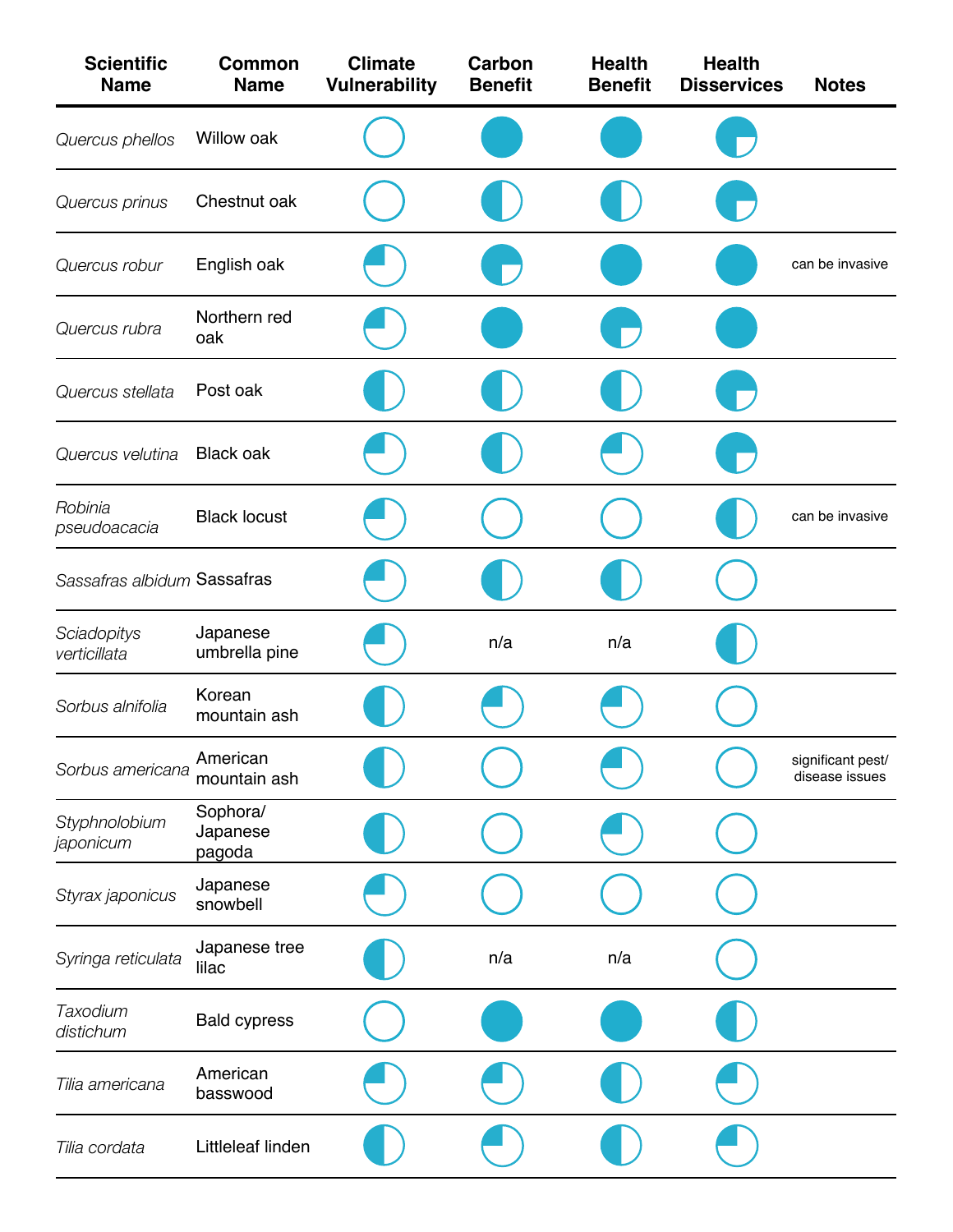| <b>LEGEND</b> |                  |  |  |  |  |  |  |  |  |
|---------------|------------------|--|--|--|--|--|--|--|--|
|               |                  |  |  |  |  |  |  |  |  |
|               |                  |  |  |  |  |  |  |  |  |
| low           | moderate<br>high |  |  |  |  |  |  |  |  |

| <b>Scientific</b><br><b>Name</b> | <b>Common</b><br><b>Name</b> | <b>Climate</b><br><b>Vulnerability</b> | Carbon<br><b>Benefit</b> | <b>Health</b><br><b>Benefit</b> | <b>Health</b><br><b>Disservices</b> | <b>Notes</b>                        |
|----------------------------------|------------------------------|----------------------------------------|--------------------------|---------------------------------|-------------------------------------|-------------------------------------|
| Tilia tomentosa                  | Silver linden                |                                        |                          |                                 |                                     |                                     |
| Tilia x euchlora                 | Caucasian<br>linden          |                                        |                          |                                 |                                     |                                     |
| Tsuga canadensis                 | Eastern<br>hemlock           |                                        |                          |                                 |                                     | significant pest/<br>disease issues |
| Ulmus alata                      | Winged elm                   |                                        |                          |                                 |                                     |                                     |
| Ulmus americana American elm     |                              |                                        |                          |                                 |                                     | significant pest/<br>disease issues |
| Ulmus<br>'Homestead'             | Homestead elm                |                                        | n/a                      |                                 |                                     | can be invasive                     |
| Ulmus parvifolia                 | Chinese elm                  |                                        |                          |                                 |                                     | can be invasive                     |
| Zelkova serrata                  | Japanese<br>zelkova          |                                        |                          |                                 |                                     |                                     |